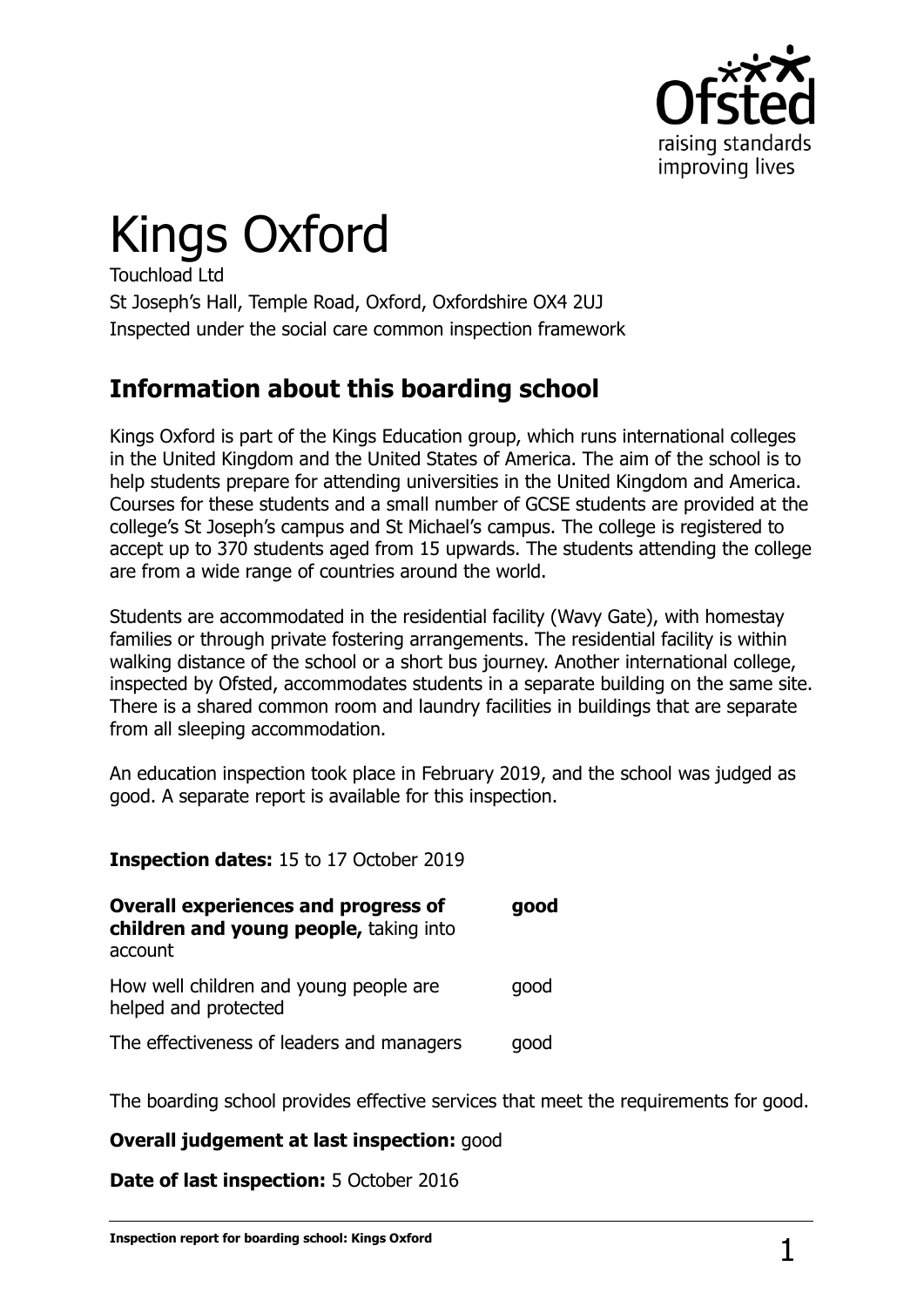

# **Inspection judgements**

#### **Overall experiences and progress of children and young people: good**

There is a fully inclusive culture, with students from 20 different countries living in harmony in a peaceful environment. Students are happy. They feel like they are living in a family. They have fun while learning about themselves and others. Boarding fully underpins their learning, and academic success is good, with most students going on to British universities.

Students say they can speak to staff about any concerns. As well as the daily dialogue, there are regular 'flat meetings'. These are important to the students, as they provide a formal forum in which students can express their concerns and preferences.

Staff arrange areas where students can go for some quiet time if they choose, or for a one-to-one meeting. An independent listener is also available to students. A highquality, effective and efficient complaints system is also in place that students know how to use. A student said, 'People pay enough attention to me, so I always feel safe and I'm always sure that there is somebody if I need some help.' Students' voice is alive, listened to and responded to.

Staff demonstrate a strong enthusiasm for students to experience British culture and offer a range of activities in the local community and beyond. They support students to be involved in charity work in the local community and overseas. For example, students raised money for the Mexican earthquake relief fund. Some students go to the Kings School in Cambodia to help tutor other students and support the work there.

Catering is of an exceedingly high standard. It is noteworthy that the catering staff meet the dietary needs and requests for students from over 20 different countries without complaint. Staff have a good oversight of student nutrition and well-being. Mealtimes are social occasions when students enjoy each other's company across the age ranges. A real sense of the school community develops.

Staff plan inductions well. They are clear about who takes responsibility for transfers to and from the airport. Students arrive safely at the school or host family where they are warmly greeted.

#### **How well children and young people are helped and protected: good**

Staff, with specific responsibilities for safeguarding, work well with other agencies. They share any necessary information and contribute to strategy meetings to agree approaches to keep students as safe as possible. Staff are confident to make dynamic risk assessments, when necessary, in the best interests of each student individually.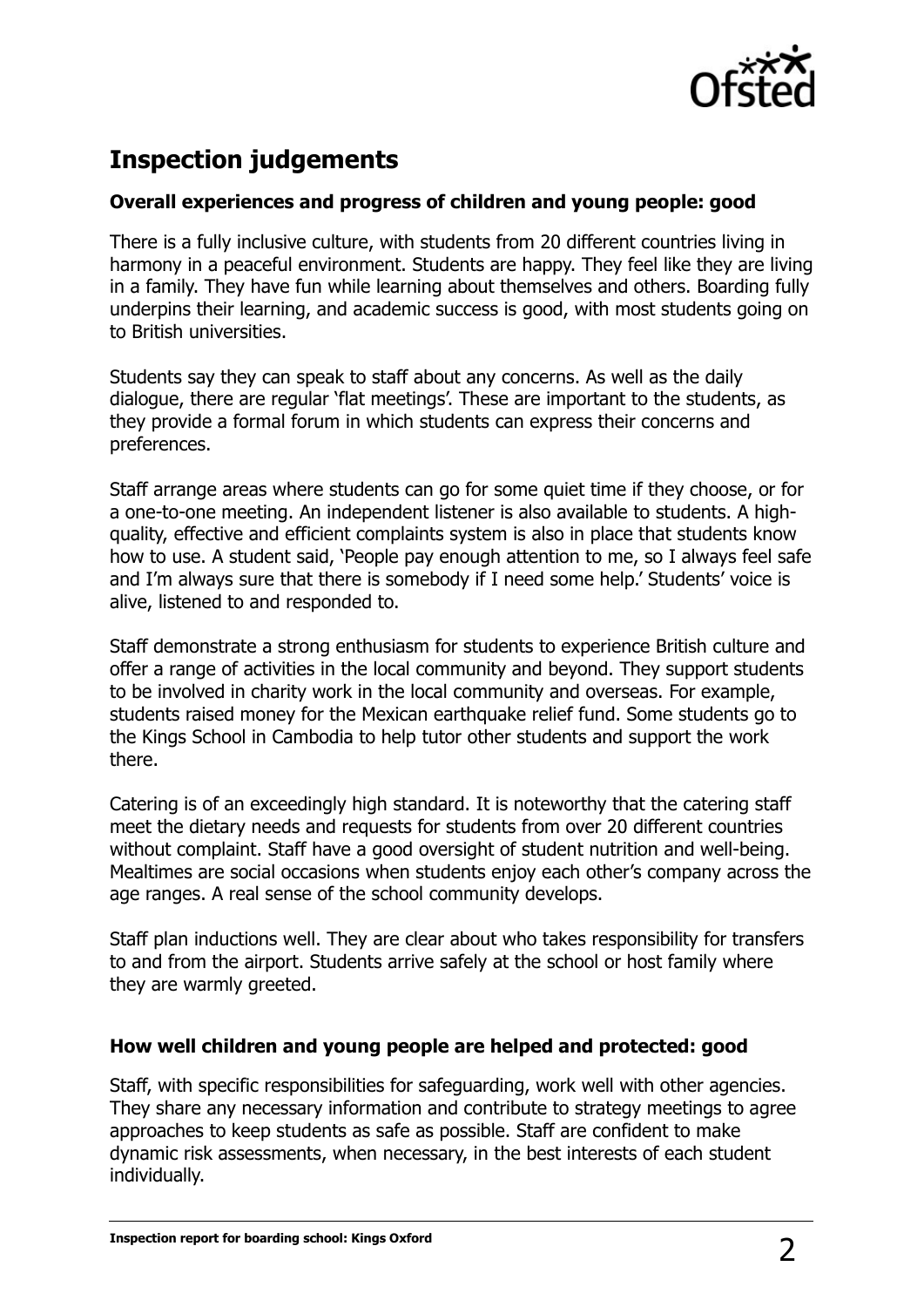

Staff have plans ready on the arrival of students to show how they will promote students' physical, mental and emotional well-being during their time in the United Kingdom. The principal has recently introduced pastoral meetings in which key staff identify any students in need of extra support. However, the designated safeguarding lead does not currently take a lead to offer guidance and support to formulate and review welfare plans when required.

Staff manage health and safety well. Practice is underpinned by meticulous policies, risk assessments and procedures to address all identified hazards and risks. There is a sincere desire to provide a safe environment for all students, and the standard is guided by 'what would I want for my own child?'

Staff expect a high standard of behaviour from students, who, equally, have high expectations of themselves. The 'ladder of behaviour' is a useful tool to promote this culture. Students are exceptionally well behaved.

Staff address e-safety well, with education being a strong focus. Staff deliver this in a fun and interactive way that helps students from overseas understand British law. Staff also educate host families in e-safety and ensure that they have appropriate safeguards in place, as recommended at the last inspection.

Senior leaders have made a considerable investment to improve the security of the building by introducing a fob system. There are appropriate safeguards in place for over-18s or visitors accessing the student accommodation, as required at the last inspection.

Staff follow the medication policy that clearly details the way in which they manage medication from overseas in the boarding facility. The policy does not include host families so, on occasion, it is unclear exactly what medication some young people from overseas have bought in and are storing in the host family's house.

#### **The effectiveness of leaders and managers: good**

The newly appointed accommodation manager has a good grasp on the overall operation of safely accommodating groups of foreign students. She is sensitive to the needs of students and maternal in approach. This enables students to feel settled and happy, confident that they have a trusted adult they can turn to if necessary. She has identified the issues in relation to retaining suitable residential staff and, working with the principal, is acting to improve this.

The head is a good leader. He is ambitious and confident, eager for professional dialogue and challenge. He has identified the strengths and weaknesses of the school within a short timeframe. He has used the national minimum standards and social care common inspection framework as a framework from which to develop clear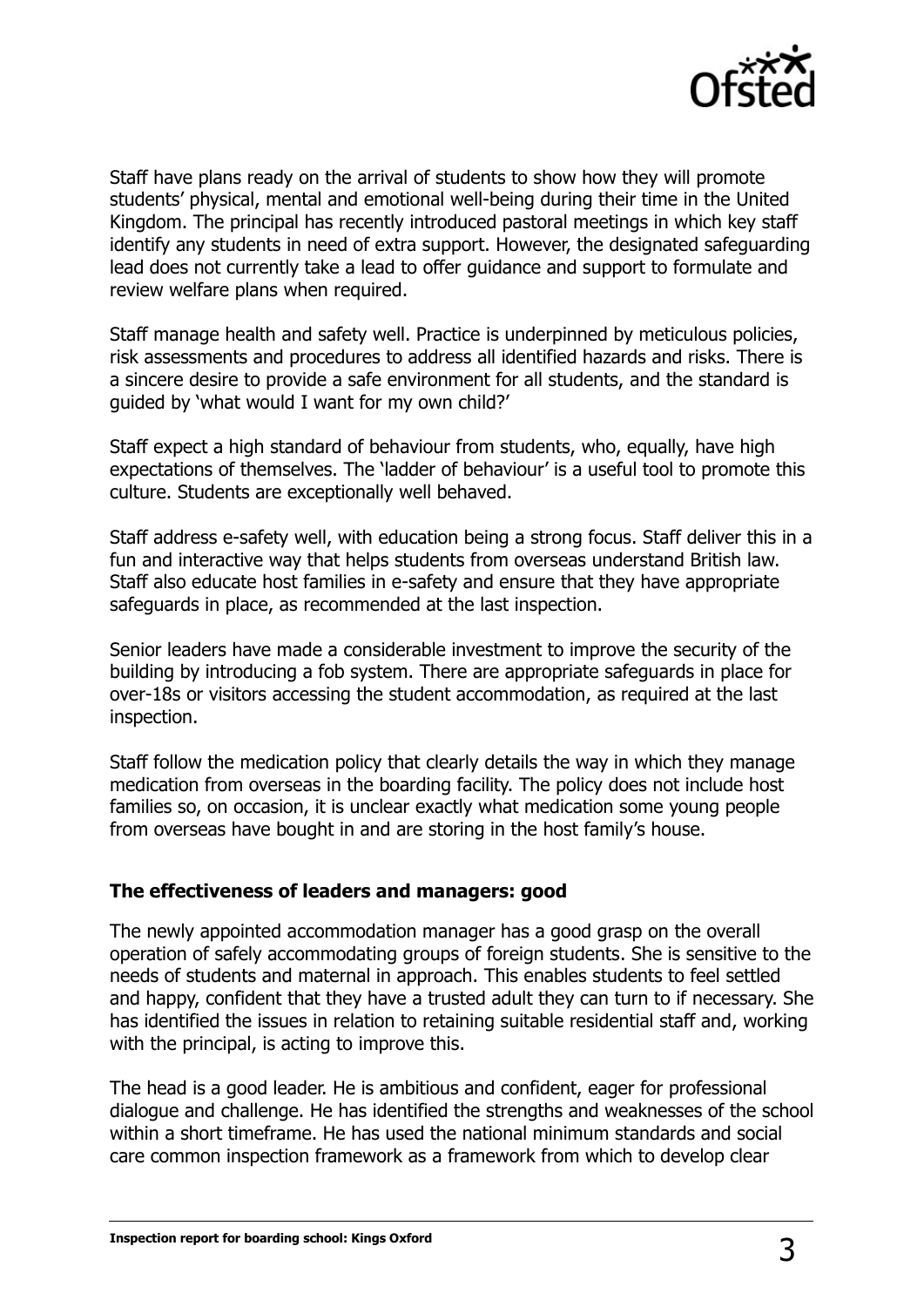

plans for future improvement and development. He has effective monitoring systems in place, such as the quarterly senior leaders' review that evaluates progress against the strategic plan.

Key staff liaise with the host families. They develop a good relationship, and many host families are long serving. Host families are complimentary about the support from the school, the communication and the training that they receive. Equally, key staff develop good relationships with agents and education guardians who are often the link to parents, and especially when parents do not speak English.

Staff like spending time with students. There is a genuine sense of enjoyment of the different personalities and cultures. Staff have high expectations of students who embrace and accept the standards expected of them. Staff understand their roles and receive regular training to ensure that they are competent and knowledgeable. They work as a team. A member of staff said, 'We are very much a team. We develop practices through shared discussions. We involve students, such as in the interview process and in choosing activities.' A student said, 'The staff are absolutely amazing people.' Line managers give termly supervision to staff and keep written supervision records, as required at the last inspection.

Students in the boarding accommodation live in a university-style facility. The rooms are of good quality and they can personalise them. Some communal areas would benefit from some soft furnishings, a repaint and other finishing touches to make them into a homelier environment.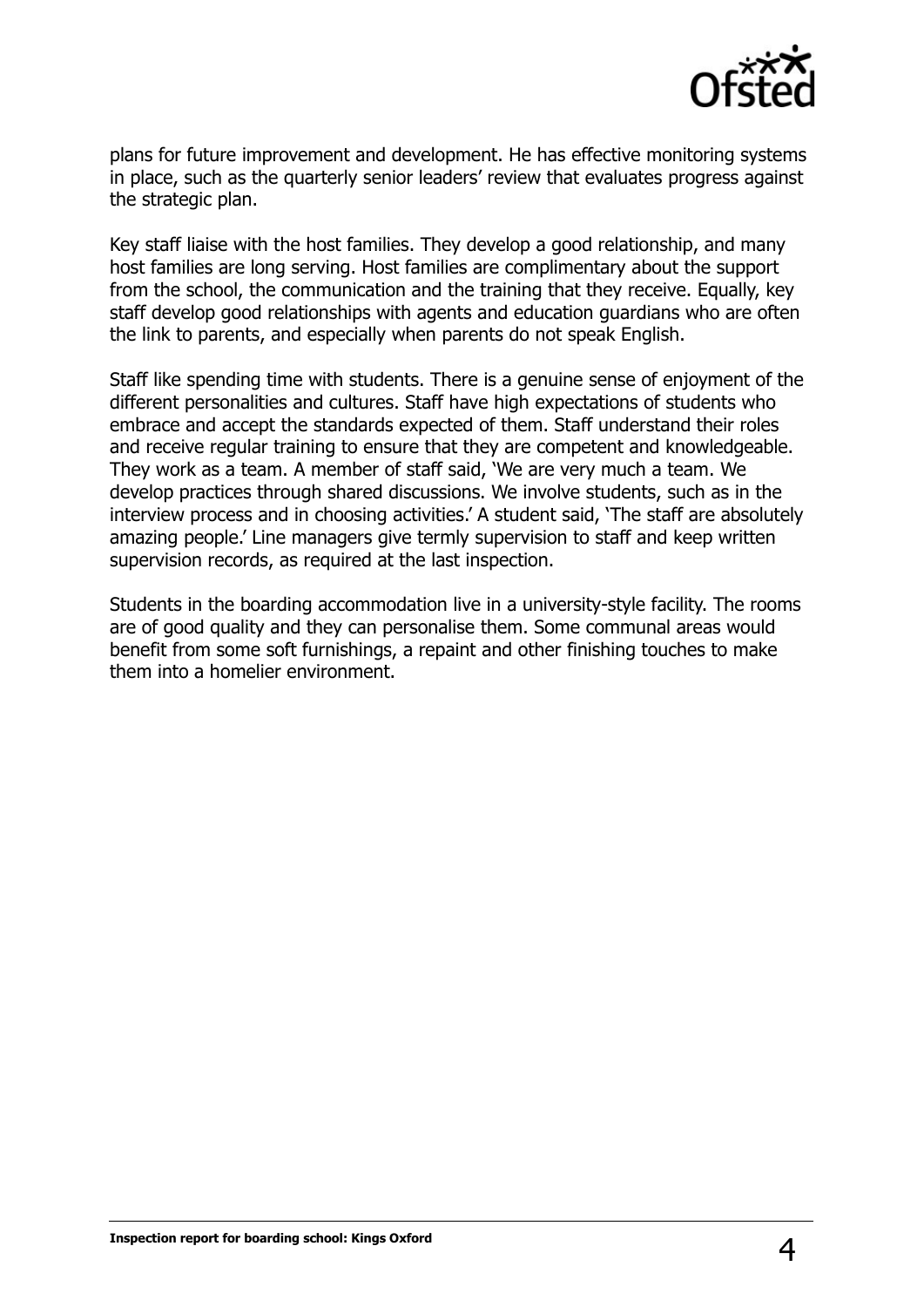

## **What does the boarding school need to do to improve?**

## **Compliance with the national minimum standards for boarding schools**

The school meets the national minimum standards for boarding schools.

### **Recommendations**

- Utilise the designated safeguarding lead as a source of support, advice and expertise for all staff and especially in the formulation and review of welfare plans.
- Expand the medication policy to include the arrangements for host families.
- Consider how to improve communal areas to make them a homely environment.

## **Information about this inspection**

Inspectors have looked closely at the experiences and progress of children and young people using the 'Social care common inspection framework'. This inspection was carried out under the Children Act 1989 to assess the effectiveness of the service, how it meets the core functions of the service as set out in legislation, and to consider how well it complies with the national minimum standards.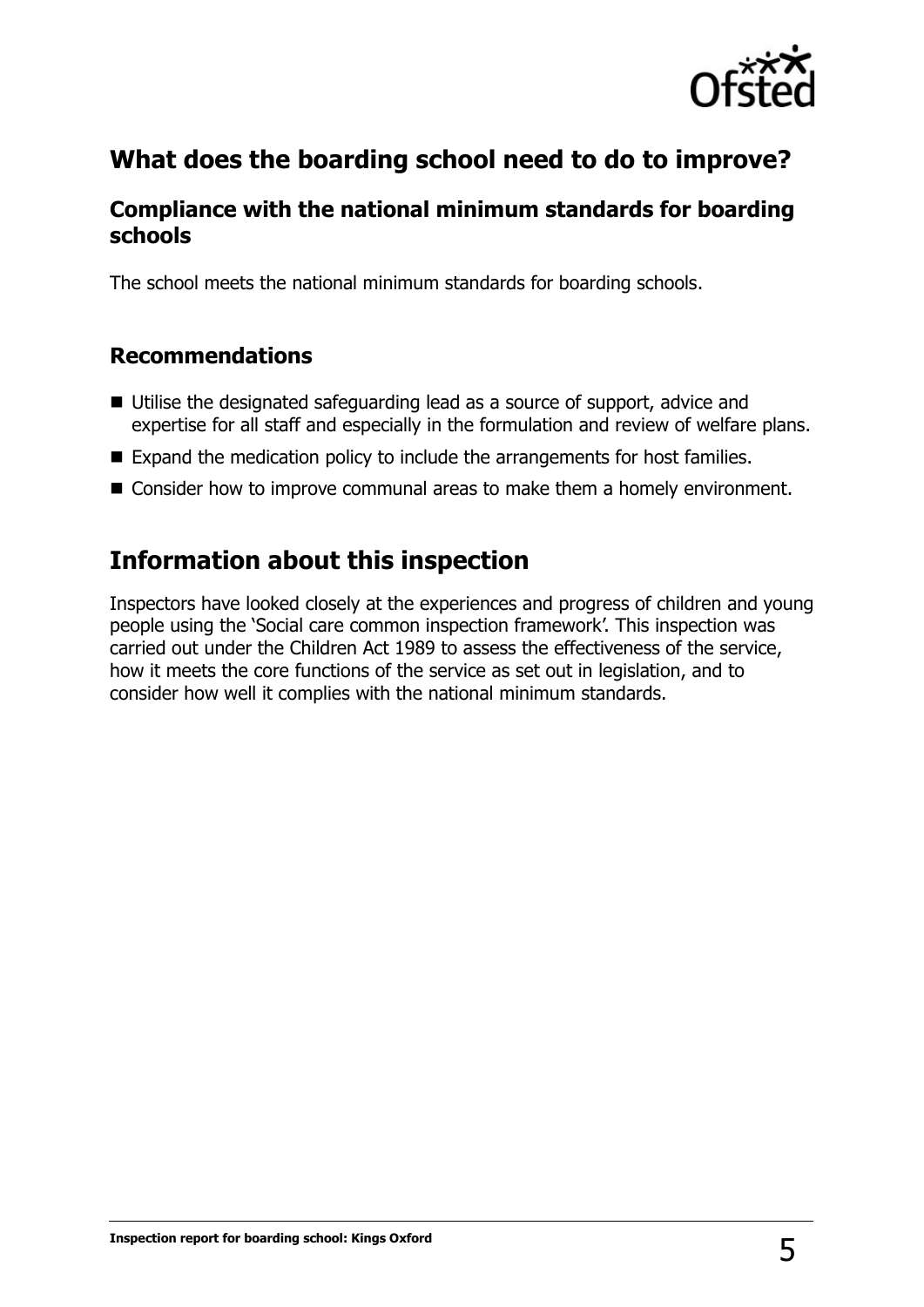

## **Boarding school details**

**Social care unique reference number:** 1159262

**Headteacher/teacher in charge:** John Gale

**Type of school: Boarding school** 

**Telephone number:** 01865 711829

**Email address:** enquiries@kingseducation.com

## **Inspectors**

Keith Riley, social care inspector (lead) John Pledger, social care inspector